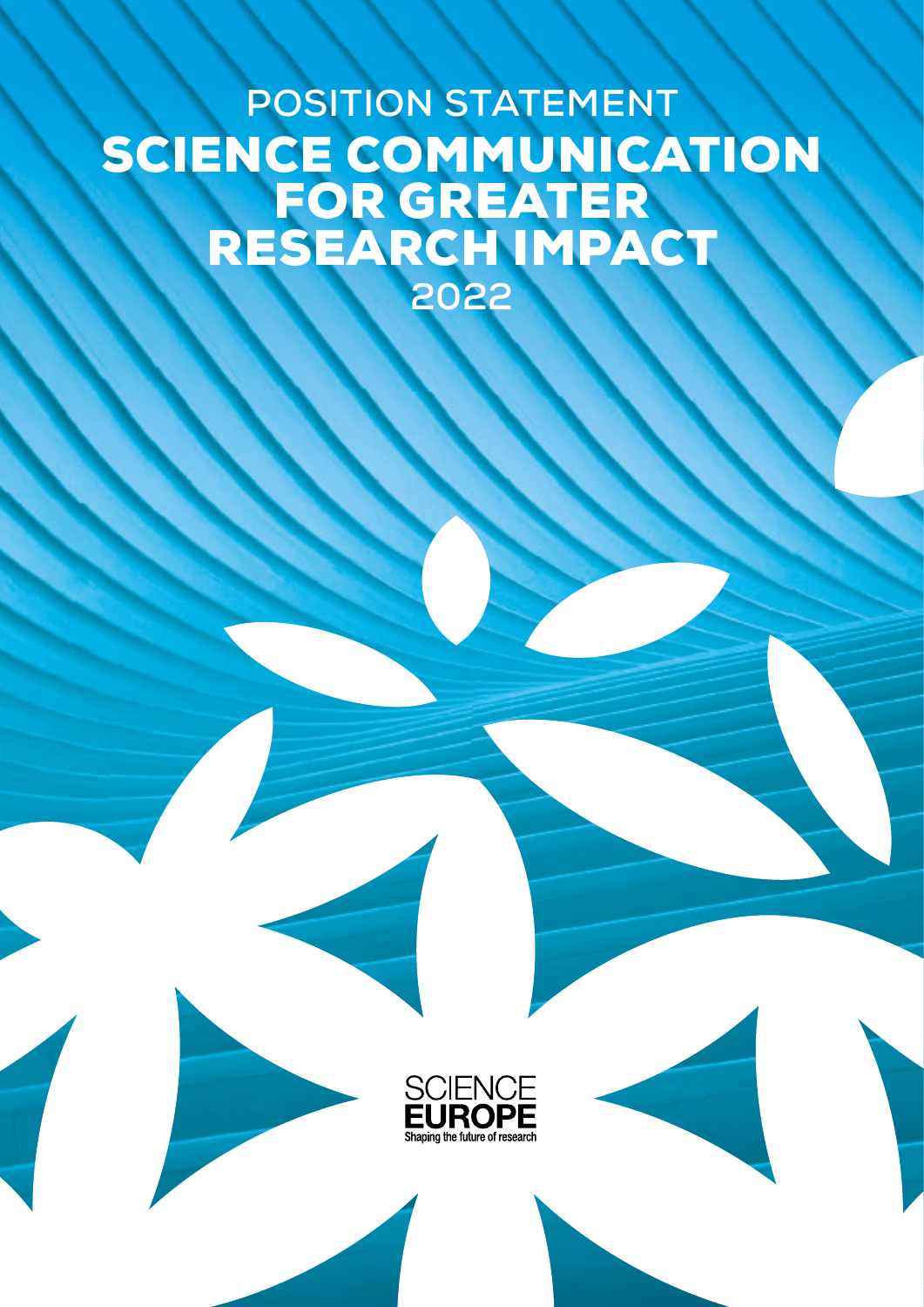### **Colophon**

June 2022

**Position Statement 'Science Communication for Greater Research Impact'** DOI: 10.5281/zenodo.6645074

This position statement is the result of a consultation within the membership of Science Europe and with the members of its Working Group on Communication.

Science Europe would like to thank in particular the co-chairs of its Task Force on the Statement on Science Communication, Thomas Evensen (RCN) and Anna Maria Fleetwood (VR), for their engagement.

Image credits Cover Pexels/aidan-nguyen

For further information please contact the Science Europe Office: office@scienceeurope.org

© Copyright Science Europe 2022.

This work is licensed under the Creative Commons Attribution 4.0 International License, which permits unrestricted use, distribution, and reproduction in any medium, provided the original authors and source are credited, with the exception of logos and any other content marked with a separate copyright notice. To view a copy of this license, visit https://creativecommons.org/licenses/by/4.0/ or send a letter to Creative Commons, PO Box 1866, Mountain View, CA 94042, USA.

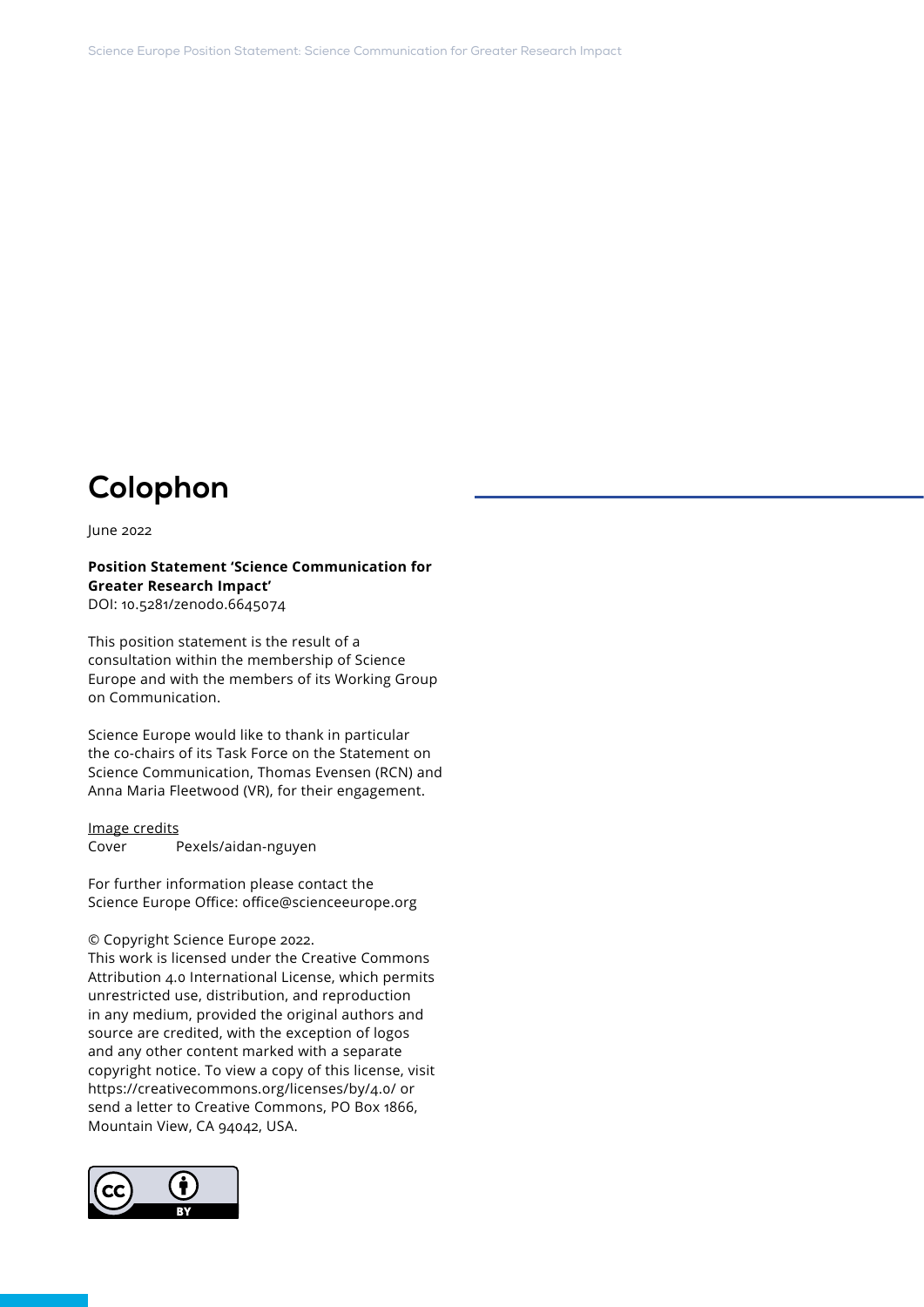Science Europe Position Statement: Science Communication for Greater Research Impact

## **Preamble Great science does not speak for itself**

**Research and innovation systems have the crucial role of generating new knowledge and can transform fundamental scientific knowledge into concrete applications. Societal challenges, such as pandemics, artificial intelligence, big data, food security, or energy and climate threats highlight the importance of investment in research and of research-informed evidence.** 

However, great science does not speak for itself: it is critical that scientific evidence is readily available and easy to understand. Governments, businesses, and citizens are demanding more of such evidence to make informed decisions and act. Political environments are increasingly polarised, and fundamental changes in how information is communicated through the media have created great opportunities for information sharing, but also opened the door to mis- and disinformation about contentious issues.

Communication tools are often not designed for science-based content, especially for audiences that may not be familiar with it. Reaching out to such audiences is an essential task for science communication, alongside tackling misinformation and conveying results in attractive and useful ways.

The role of researchers and research institutions is changing and so is their engagement in science communication, which now often includes stakeholder involvement and public engagement.

Science Europe views science communication as an essential element in strengthening the "role and contribution of science in tackling societal challenges"[1](#page-2-0) and believes that citizens, businesses, and governments will be more likely to act upon science-informed evidence if science communication is improved and addresses the diversity of audiences.

Building on the experience of its members, this statement aligns Science Europe Member Organisations around a vision, a series of principles, and framework actions to foster better and more effective science communication.

<span id="page-2-0"></span><sup>1.</sup> [Science Europe Strategy Plan 2021–2026](https://www.scienceeurope.org/our-resources/strategy-2021-2026/)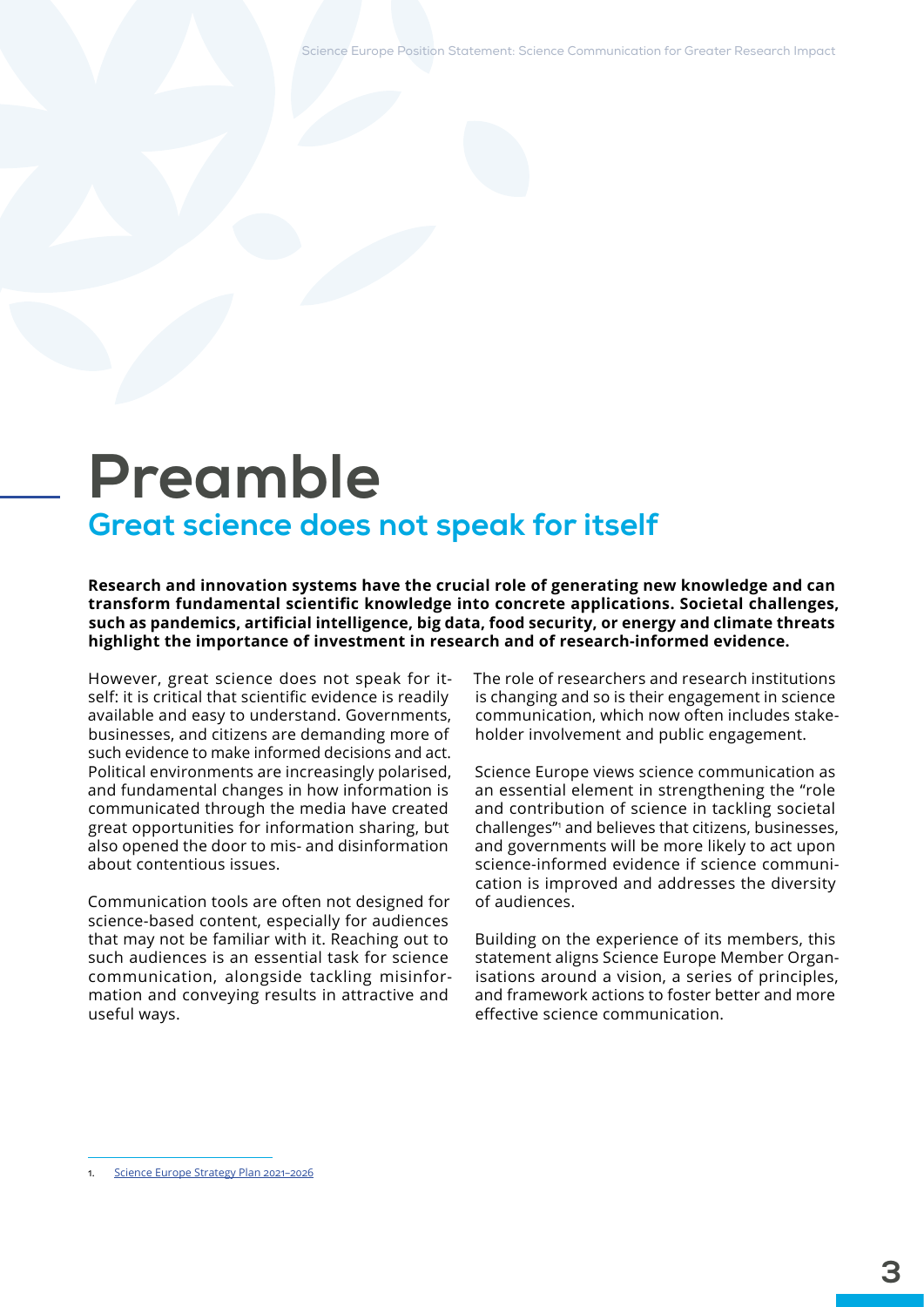# **Vision**

### **Science communication in a European context**

Science Europe envisions a science communication system that:

- **1.** considers science communication as an important part of the research culture we want to build.
- **2.** embeds science communication processes in a research framework based on open science and ethical standards.
- **3.** informs and engages citizens in research, developing public understanding of research.
- **4.** provides timely evidence relevant to societal challenges, to foster science-informed societal debates and policy making, and to stimulate future support.
- **5.** demonstrates how our passion for science can inspire citizens, as well as new generations to achieve higher education.

## **Principles How to achieve the vision**

**Science Europe is committed to working with its Member Organisations to strengthen their capacity and to support their efforts in equipping researchers with tools to communicate research more effectively and with high standards of ethics and integrity.**

To move forward on this priority, Science Europe builds on the following principles:

- **•** We recognise that communication and interaction with various audiences, including other research stakeholders and citizens, takes place at all stages of the research process and contributes to excellent science.
- **•** We promote the importance of providing incentives and ways to recognise communication activities by research organisations and researchers.
- **•** We emphasise that appropriate science communication is key to research-informed policy making, which contributes to improving the relationships with stakeholders in education, policy, industry, and civil society.
- **•** We acknowledge that an appropriate leveraging of resources is required to facilitate purposeful and meaningful and relevant activities to enhance effective science communication.
- **•** We acknowledge the importance of media as a key vehicle to foster trust in science.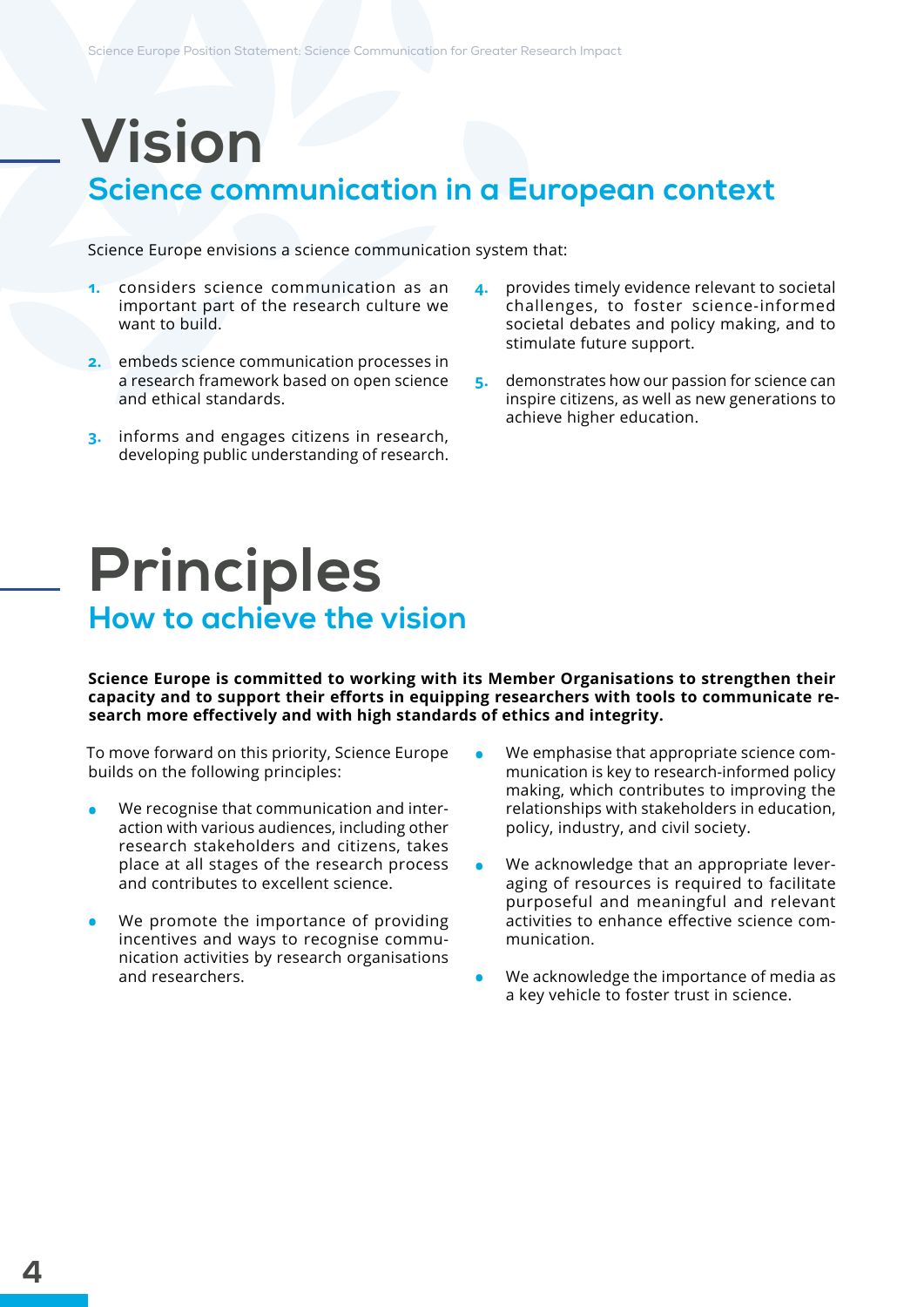## **Framework Actions Contributing to fostering science communication**

#### **This statement aligns Science Europe Member Organisations in the initiation of actions that contribute to foster science communication.**

Science Europe commits to supporting research funding and research performing organisations to:

- **• Strengthen the role that research institutions have in science communication** to better share scientific knowledge to foster democratic debate. This includes involving researchers in the developmentof communication outputs and processes, and shifting from a focus on the individual scientist, towards making it part of collective work.
- **• Create pan-European opportunities** to develop awareness, enhance relevance, and build trust in science. This includes different forms of science communication and knowledge transfer (such as European-wide social media campaigns, events with EU institutions, and so on).
- **• Build partnerships with science communication stakeholders** and intergovernmental bodies that are already active in science communication, addressing misinformation and fighting fake news in Europe and worldwide.
- **• Develop institutional tools for researchers** to better communicate research. This includes creating toolkits and guidelines; organising training activities for researchers; acknowledging scientists for their communication work; and, incorporating communications plans into the strategic plans of institutions, research groups, and projects.
- **• Employ new and diverse forms of knowledge communication** to improve the quality of science communication, keeping abreast with latest tools and trends in the communication sphere, and using social media effectively to diversify and expand information networks. Such improved knowledge of communication practices should be used to support scientists, who must remain the crucial actors undertaking science communication.

Now is the time for the scientific community to act and improve science communication.

Science Europe will work with its members along the principles and action lines in this statement.